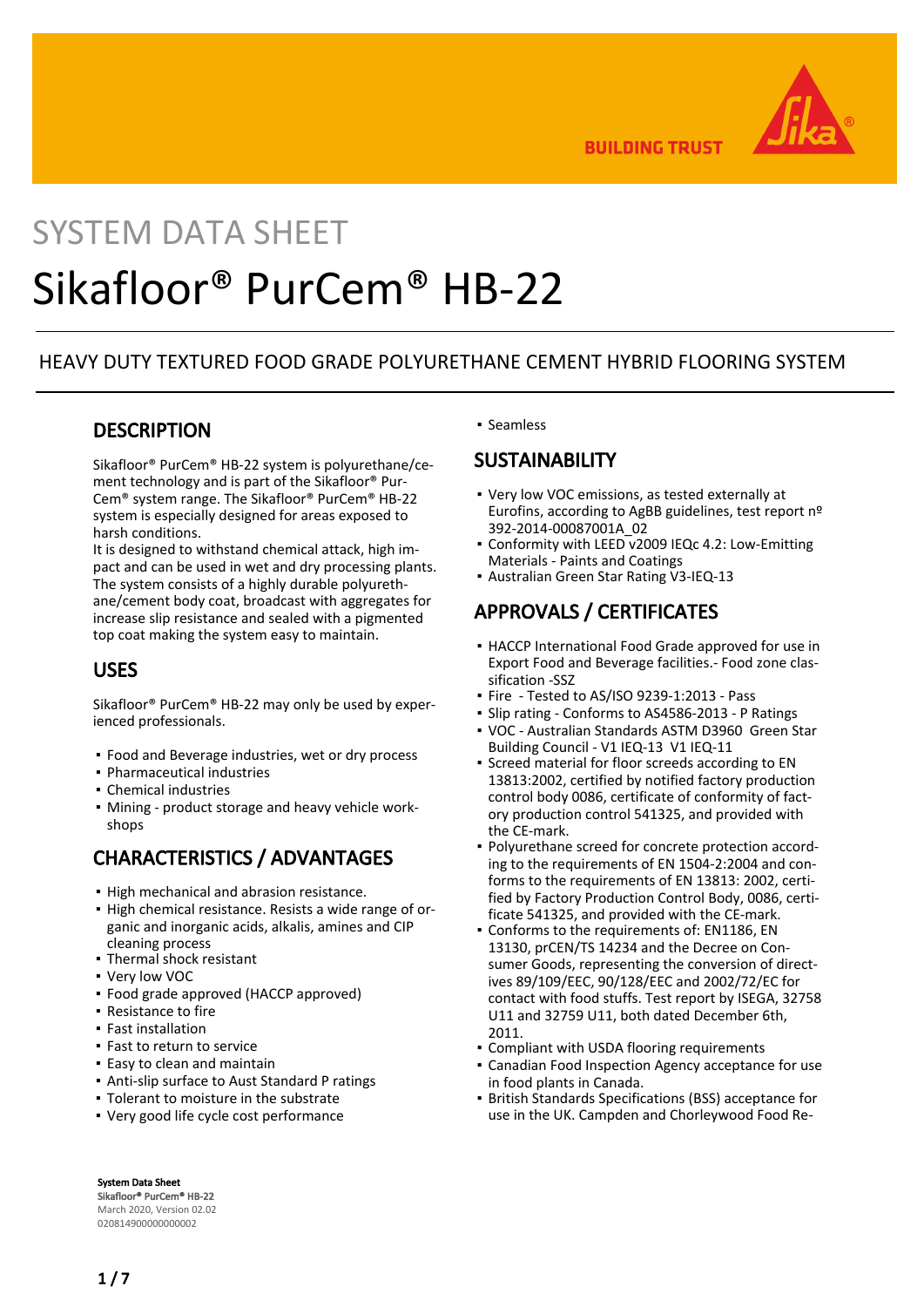search Association, Ref. S/REP/125424/1a and 2a, dated 8th February, 2012

- **Fire classification report according to EN 13501-1** from Exova Warrington Fire for Sikafloor®-21 Pur-Cem® No.317047, dated 24th of March, 2012
- Liquid water transmission rate test report from the Technology Centre, Ref. 15456 dated January 25th, 2012
- Abrasion resistance tests performed by Face Consult-▪ ants Ltd., according to BS 8204-2:2003, report ref. FC/12/3850, dated January 17th, 2012. (Tests performed on Sikafloor® -20/21 PurCem®)
- Impact resistance values tested at PRA, Ref. nº 75221-151, dated January 11th, 2012
- ▪

# SYSTEMS

| <b>System Structure</b>                      | Sikafloor® PurCem® HB-22                                                                                                                                                                                                             |                                                                                                        |  |
|----------------------------------------------|--------------------------------------------------------------------------------------------------------------------------------------------------------------------------------------------------------------------------------------|--------------------------------------------------------------------------------------------------------|--|
|                                              |                                                                                                                                                                                                                                      | 2<br>1                                                                                                 |  |
|                                              | Layer                                                                                                                                                                                                                                | Product                                                                                                |  |
|                                              | Scratch coat (optional)                                                                                                                                                                                                              | Sikafloor®-21/-22/-24 PurCem®                                                                          |  |
|                                              | 1. Base coat                                                                                                                                                                                                                         | Sikafloor®-21 PurCem®                                                                                  |  |
|                                              |                                                                                                                                                                                                                                      | + Aggregate broadcast 0.5-1.4 mm                                                                       |  |
|                                              | 2. Top coat                                                                                                                                                                                                                          | Sikafloor®-31 or 33 PurCem®                                                                            |  |
|                                              | Please refer to the individual Product Data Sheet.                                                                                                                                                                                   | As optional body coats Sikafloor®-22/-24 + Quartz sand 0.9-1.4 mm fully blinded broadcast can be used. |  |
| Composition                                  | Water-based polyurethane cement hybrid                                                                                                                                                                                               |                                                                                                        |  |
| Appearance                                   | Medium to heavy texture, matt finish                                                                                                                                                                                                 |                                                                                                        |  |
| Colour                                       | Standard: Beige, Maize Yellow, Oxide Red, Sky Blue, Light Grey, Dusty<br>Grey, Traffic Grey, Curtain call<br>Made to order: Grass Green, Pebble Grey                                                                                 |                                                                                                        |  |
| <b>Nominal Thickness</b>                     | ~4.5-6 mm / 8-9mm system option for high load and/or high thermal<br>shock<br>Note: 9mm thick system is constructed by the addition of 5-6 kg-2mm<br>silica sand to the Sikafloor 21 PurCem base and applied at 7-8mm thick-<br>ness |                                                                                                        |  |
| Volatile organic compound (VOC) con-<br>tent | mands for indoor air quality and low VOC emitting products.<br>According to Australian Standards Green Star Rating V3-IEQ-13 -<br>gram per litre as VOC content per material.                                                        | Very low content of volatile organic compounds, it fulfils the stringent de-<br>$\leq 1$               |  |

## TECHNICAL INFORMATION



System Data Sheet Sikafloor® PurCem® HB-22 March 2020, Version 02.02 020814900000000002

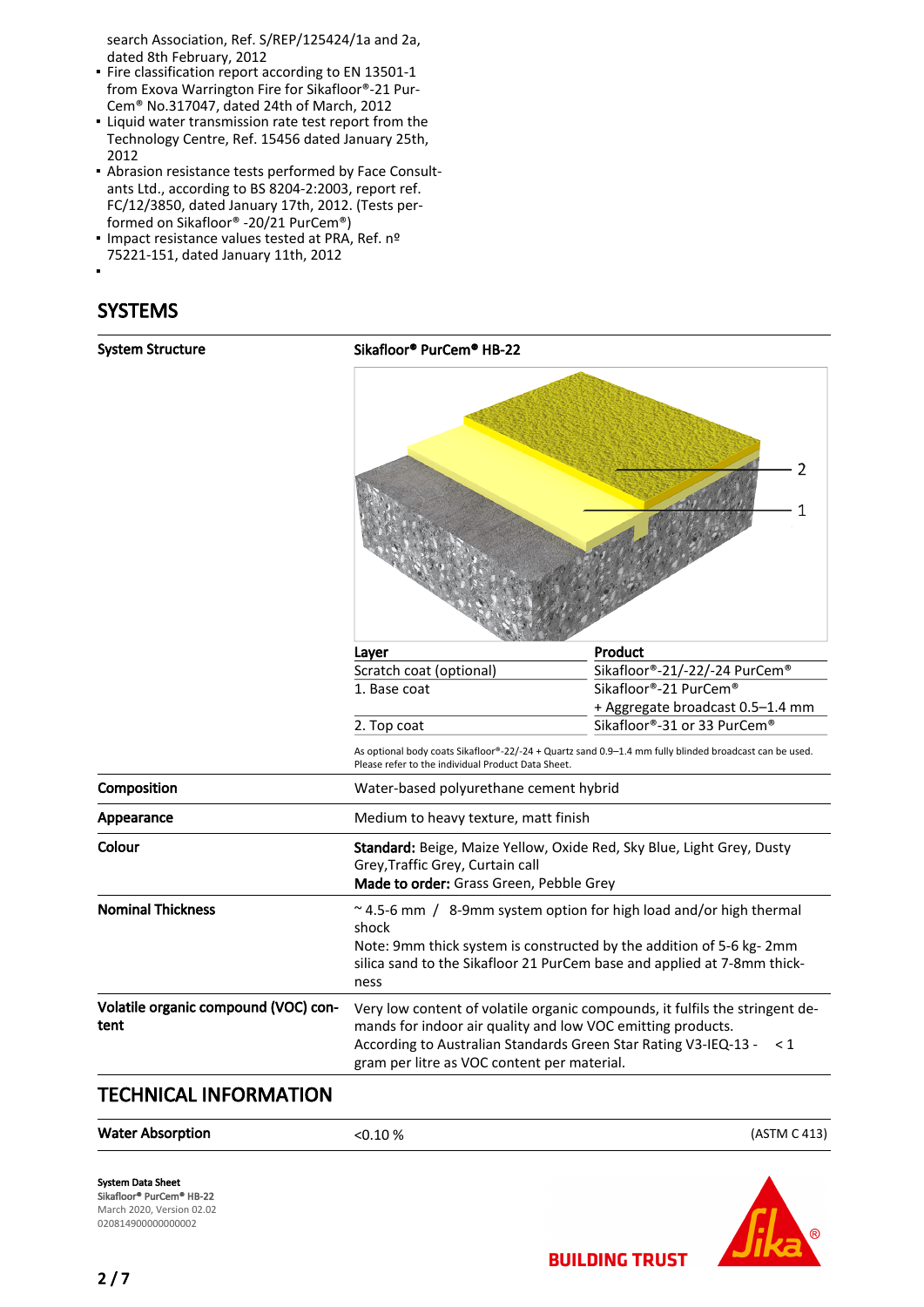| <b>Abrasion Resistance</b>          | Class "Special" Severe abrasion resistance                                                                                                                                                                                                                                                                    |                  | (BS 8204 Part 2)                |
|-------------------------------------|---------------------------------------------------------------------------------------------------------------------------------------------------------------------------------------------------------------------------------------------------------------------------------------------------------------|------------------|---------------------------------|
|                                     | AR 0.5                                                                                                                                                                                                                                                                                                        |                  | (EN 13892-4)                    |
|                                     | Class A6                                                                                                                                                                                                                                                                                                      |                  | (EN 13892-3)                    |
|                                     | < 3000 mg (H-22/1000/1000)                                                                                                                                                                                                                                                                                    |                  | (ASTM D 4060-01)                |
| <b>Resistance to Impact</b>         | Class III ( $\geq$ 20 Nm)                                                                                                                                                                                                                                                                                     |                  | (ISO 6272)                      |
| Indentation                         | $\Omega$                                                                                                                                                                                                                                                                                                      |                  | (MIL – PFR 24613)               |
| <b>Compressive Strength</b>         | >50 N/mm <sup>2</sup> after 28 days at +23°C / 50% r.h.                                                                                                                                                                                                                                                       |                  | (BS EN 13892-2)                 |
| <b>Tensile Adhesion Strength</b>    | $> 2.0$ N/mm <sup>2</sup>                                                                                                                                                                                                                                                                                     |                  | (EN1542)                        |
| <b>Reaction to Fire</b>             | Critical radiant flux - Pass                                                                                                                                                                                                                                                                                  |                  | AS/ISO 9239.1 VS0209 Appendix B |
|                                     | Please refer to Sikafloor® PurCem® chemical resistance guide. Contact Sika<br>technical service for specific information.                                                                                                                                                                                     |                  |                                 |
| <b>Chemical Resistance</b>          |                                                                                                                                                                                                                                                                                                               |                  |                                 |
| <b>Temperature Resistance</b>       | 4.5 mm                                                                                                                                                                                                                                                                                                        | 6 mm             | 9mm                             |
|                                     | -15 °C to +70 °C                                                                                                                                                                                                                                                                                              | -25 °C to +80 °C | -25°C to +120 °C                |
| <b>Resistance to UV Exposure</b>    | Sikafloor <sup>®</sup> PurCem <sup>®</sup> HB-22 has excellent resistance to UV exposure for out-<br>door applications such as loading docks and chemical bunded areas.<br>Note that there will be discolouration from UV. Use Sikafloor 33 PurCem<br>UV stable finish coats to provide a colour-fast result. |                  |                                 |
| <b>Permeability to Water Vapour</b> | $0.260$ g/h/m <sup>2</sup> (1.2 mm)                                                                                                                                                                                                                                                                           |                  | (ASTM E-96)                     |
| <b>Capillary Absorption</b>         | < 0.016 kg/( $m^2 \times h^{0.5}$ )                                                                                                                                                                                                                                                                           |                  | (EN 1504-2)                     |

# APPLICATION INFORMATION

| Consumption                       | Layer                   | Product                                                                                                                                                                                                                                                                 | Consumption                 |  |
|-----------------------------------|-------------------------|-------------------------------------------------------------------------------------------------------------------------------------------------------------------------------------------------------------------------------------------------------------------------|-----------------------------|--|
|                                   | Scratch coat (optional) | Sikafloor®-21/-22/-24<br>PurCem <sup>®</sup>                                                                                                                                                                                                                            | $~^{\sim}3~\mathrm{kg/m^2}$ |  |
|                                   | 1. Base coat            | Sikafloor®-21 PurCem® ~1.9 kg/m <sup>2</sup> /mm<br>+ Aggregate broadcast<br>$0.9 - 1.4$ mm                                                                                                                                                                             | ~4–5 kg/m <sup>2</sup>      |  |
|                                   | 2. Top coat             | Sikafloor®-31 PurCem® ~0.7-0.8 kg/m <sup>2</sup>                                                                                                                                                                                                                        |                             |  |
|                                   |                         | Consumptions are theoretical and do not include any wastage, additional<br>material need due to porosity, substrate profile etc.                                                                                                                                        |                             |  |
| <b>Product Temperature</b>        |                         | Please refer to the individual Product Data Sheet                                                                                                                                                                                                                       |                             |  |
| <b>Ambient Air Temperature</b>    |                         | +10 °C min / +40 °C max                                                                                                                                                                                                                                                 |                             |  |
| <b>Relative Air Humidity</b>      | 80% max                 |                                                                                                                                                                                                                                                                         |                             |  |
| <b>Dew Point</b>                  | floor finish.           | Beware of condensation!<br>The substrate and uncured floor must be at least 3°C above dew point to<br>reduce the risk of condensation or other disturbance of the surface on the                                                                                        |                             |  |
| <b>Substrate Temperature</b>      |                         | +10 °C min / +40 °C max                                                                                                                                                                                                                                                 |                             |  |
| <b>Substrate Moisture Content</b> | ture.                   | Sikafloor <sup>®</sup> PurCem <sup>®</sup> HB-22 can be installed on substrates with higher mois-<br>ture content. The substrate needs to be visibly dry and have an adequate<br>pull-off strength min 1.5 N/mm <sup>2</sup> . No ponding water. Check for rising mois- |                             |  |
| <b>Pot Life</b>                   |                         | Refer to individual Data Sheets for 21 - 24 - 31 - 33 and 29 Purcem                                                                                                                                                                                                     |                             |  |
| <b>Application Time</b>           |                         | Application of Sikafloor® PurCem® HB-22 is varies depending on substrate                                                                                                                                                                                                |                             |  |

System Data Sheet

Sikafloor® PurCem® HB-22 March 2020, Version 02.02 020814900000000002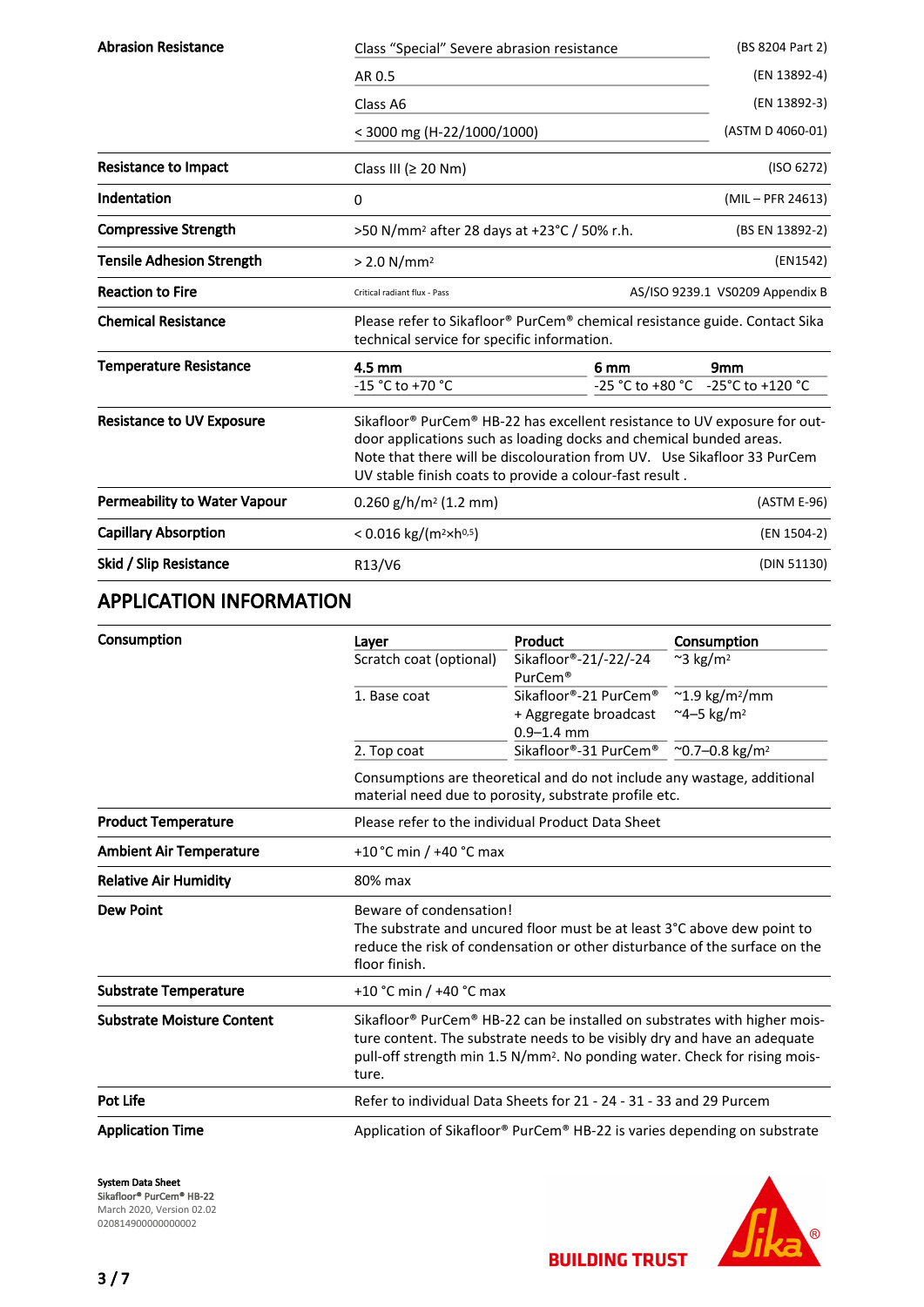|                                      | and ambient conditions.                                                                                     |                                                                                                                                                                                                                                                                                                                                                                                                                                                                                                     | As a guide the 21 base should be always be continuious and the "wet<br>edge" should be kept alive and joined within approx 1-2 minutes. | If there is a need to stop for a longer period, then a stop line is advised at |
|--------------------------------------|-------------------------------------------------------------------------------------------------------------|-----------------------------------------------------------------------------------------------------------------------------------------------------------------------------------------------------------------------------------------------------------------------------------------------------------------------------------------------------------------------------------------------------------------------------------------------------------------------------------------------------|-----------------------------------------------------------------------------------------------------------------------------------------|--------------------------------------------------------------------------------|
| <b>Waiting Time / Overcoating</b>    | Degrees<br>15<br>20<br>25<br>30<br>tions;<br>21 PurCem<br>31 PurCem<br>33 PurCem<br>Refer to individual TDS | the nearest joint or a very straight tape line is created.<br>Application of 31 and 33 PurCem finish coats to Sikafloor® PurCem® HB-22<br>Approx. time<br>6-7 hours<br>5-6 hours<br>4-5 hours<br>3-4 hours<br>Accelerator dosage for faster turn around and colder temperature applica-<br>Addition rate to approx halve the above waiting times - 15 mls.<br>Addition at approx. 6 degrees C to achieve 3-4 hours - 25-30 mls.<br>Addition rate to approx. halve speed of return to service - 5mls |                                                                                                                                         |                                                                                |
| <b>Applied Product Ready for Use</b> | <b>Temperature</b>                                                                                          | Foot traffic                                                                                                                                                                                                                                                                                                                                                                                                                                                                                        | Light traffic                                                                                                                           | <b>Full cure</b>                                                               |
|                                      | $+10 °C$                                                                                                    | $\approx$ 36 hours                                                                                                                                                                                                                                                                                                                                                                                                                                                                                  | $\approx$ 72 hours                                                                                                                      | $~\sim$ 7 days                                                                 |
|                                      | $+20 °C$                                                                                                    | $\approx$ 12 hours                                                                                                                                                                                                                                                                                                                                                                                                                                                                                  | $\approx$ 48 hours                                                                                                                      | $\sim$ 3 days                                                                  |
|                                      | +30 °C                                                                                                      | $\approx$ 7 hours                                                                                                                                                                                                                                                                                                                                                                                                                                                                                   | $\approx$ 36 hours                                                                                                                      | $\sim$ 2 days                                                                  |
|                                      |                                                                                                             | conditions and substrate conditions                                                                                                                                                                                                                                                                                                                                                                                                                                                                 | Note: Times are approximate and will be affected by changing ambient                                                                    |                                                                                |

### PRODUCT INFORMATION

| Packaging                 | Please refer to the individual Product Data Sheet |
|---------------------------|---------------------------------------------------|
| <b>Shelf life</b>         | Please refer to the individual Product Data Sheet |
| <b>Storage conditions</b> | Please refer to the individual Product Data Sheet |

### APPLICATION INSTRUCTIONS

Refer to individual product Technical Data sheets for specific mixing and application instructions. The following key points to observe are to be read in conjunction with those individual product TDS.

#### EQUIPMENT

- Mixing equipment must be sufficient quality to mix the products thoroughly.
- **.** Supply back up mixing equipment should there be a failure of the existing.
- Use quality pin rakes and trowels for placing the base 21 PurCem.
- Use wide min. 300 mm centre poled rollers along with min 15mm knap sleeves for placing the finish coats.

#### SUBSTRATE QUALITY

Substrate must be of sufficient quality to achieve a bond pull value of 1.5Mpa.

Existing resin flooring systems and tiles may be overcoated withSikafloor® PurCem® HB-22 system - Refer to Sika Technical Dept. for Instruction. I

#### SUBSTRATE PREPARATION

Ideal surface preparation for Sikafloor® PurCem® HB-22is CSP3 - According to International standardsfor preparation of concretes - Apprx. 1-2mm profile. Profiles greater than this can be filled with scratch coating of Sikafloor 21 PurCem.

Localised heavy spalls can be filled using extended Sikafloor 21 PurCem - Refer to Sika Techncal Dept. for instruction.

Creating "falls to waste" and re grading/ ramping can be completed with extended Sikafloor 21 PurCem or with Sikafloor 160 Epoxy mortar depending on the scope of the works - Refer to sika Techncal Dept. for instruction.

#### MIXING

Ensure mixing area is close to the floor installation. Have product opened and ready to mix prior to commencing installation.

Strictly observe specific componant mixing times and methods (refer to individual TDS) - Failure to do so will result in uneven results;

▪ Low product placability/flowabilty.

System Data Sheet Sikafloor® PurCem® HB-22 March 2020, Version 02.02 020814900000000002

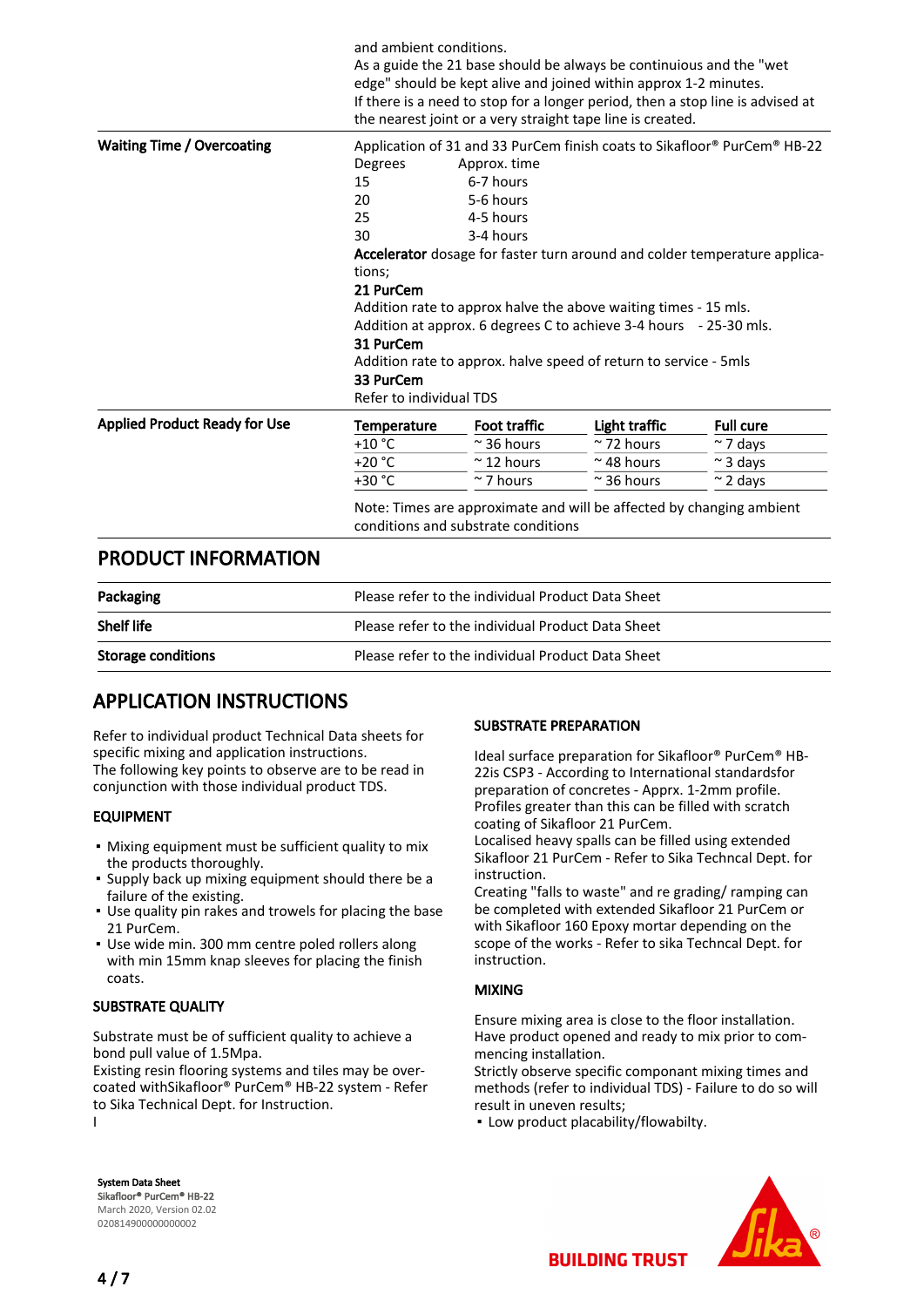▪ Uneven colour and sheen.

▪ Uneven using and setting times.

Discard mixing buckets regularly to aviod pre-promoted product in the mixes. This will vary depending on ambient and product temps.

As a rule, at 23 Degrees C, discard or clean base product mixing vessels every 30-40 min. Discard finish coat buckets every 3- 4 mixes.

#### APPLICATION

For best results and long-term performance Sikafloor 21 Base coat should be applied with the addition of PurCem pigment, however can be installed without pigment if the client and applicator have no objection to the potential of visible colour difference with deep scratches or damage to the surface, no noticeable difference in application is evident when used without the addition of pigment.

Apply Sika floor 21 PurCem Evenly at the prescribed thickness without any ridges when joining previous mixes by spreading the new mix and introducing it into the edges of the previous. For best results and long-term performance Sikafloor 21 Base coat should be applied with the addition of PurCem pigment, however can be installed without pigment if the client and applicator have no objection to the potential of visible colour difference with deep scratches or damage to the surface, no noticeable difference in application is evident when used without the addition of pigment.

Apply Sika floor 21 PurCem Evenly at the prescribed thickness without any ridges when joining previous mixes by spreading the new mix and introducing it into the edges of the previous. Spike roll the product to release any air entrained by mixing and to assist in a final even out of the surface.

Time the application of the broadcast aggregate whilst the base can still receive it. This is generally between 2-5 minutes post installation of the base. - Depending on ambient and substrate temps.

Take care to remove as much of the broadcast aggregate as possible before overcoating. Excess loose aggregate on the floor when applying finish coats will result in uneven texture and colour shading across the finished floor.

Application of the 31 or 33 PurCem finish coats must be carried out using the correct rolling equipment (See Equipment above).

Product must be applied evenly, and wet edges joined promptly. Squeegee application of the coating then "laying off" with the roller is a recommended way of achieving an even result. Cross "laying off" assists this further.

Failure to adhere to these methods will likely produce uneven textures and colour in the finished

System Data Sheet Sikafloor® PurCem® HB-22 March 2020, Version 02.02 020814900000000002

product.

## MAINTENANCE

#### CLEANING

Please refer to Sikafloor®- Cleaning Regime.

### FURTHER INFORMATION

Please refer to:

- Sikafloor® PurCem® Method Statement
- Sika® Method Statement Mixing and Application of Flooring Systems
- Sika® Method Statement Surface Evaluation & Preparation
- Sikafloor® PurCem® Product Data Sheets

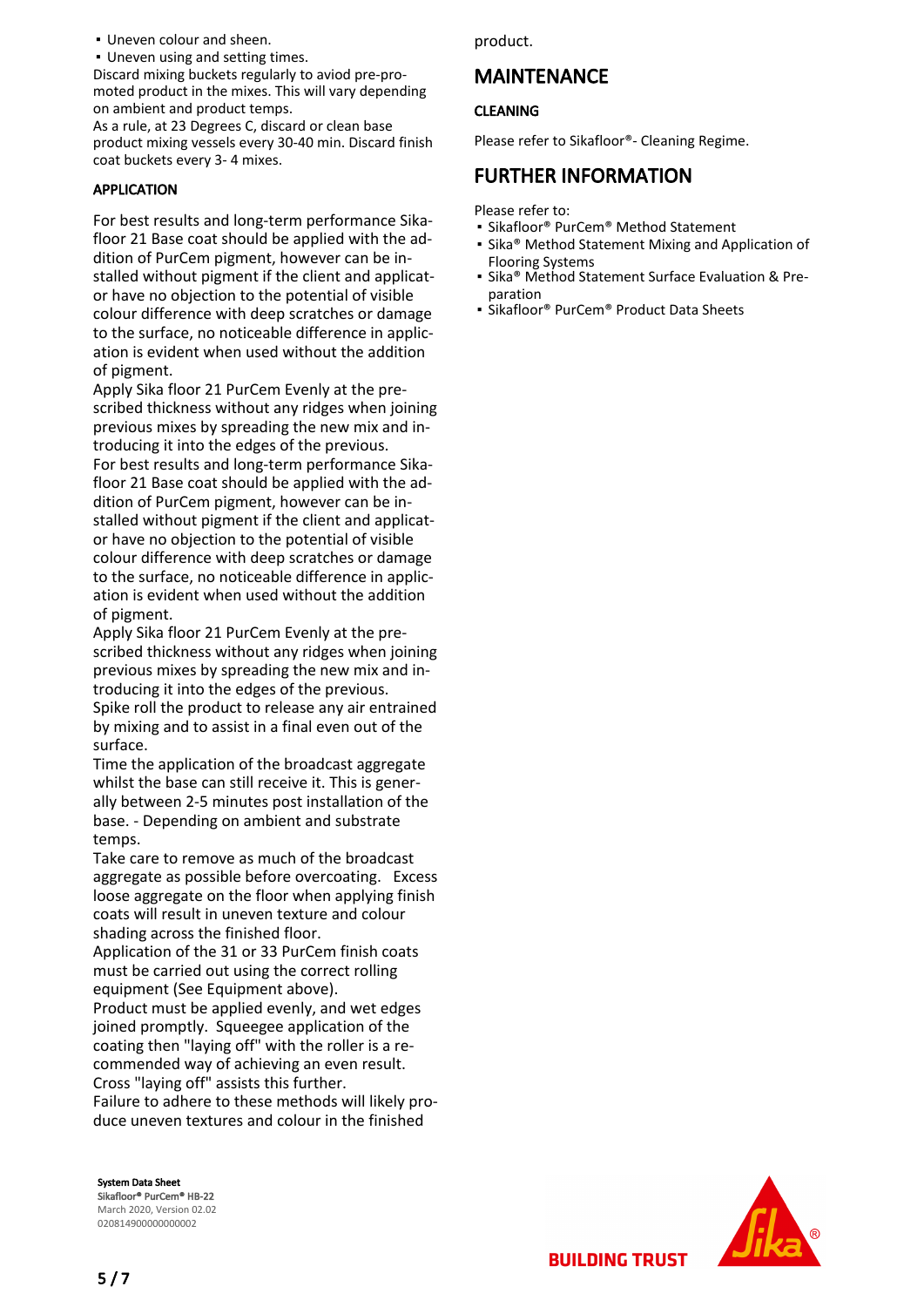# IMPORTANT CONSIDERATIONS

- . Do not apply to PCC (polymer modified cement mortars) that may expand due to moisture when sealed with an impervious resin.
- Always observe the requirements for minimum Pull off/ Bond value of min 1.5Mpa.
- **Ensure all perimeter and termination cuts are in**stalled as part of the preparation process.
- Always ensure good ventilation when using Sika-▪ floor® PurCem® products in a confined space, to prevent excessive ambient humidity.
- Freshly applied Sikafloor® PurCem® products, must be protected from damp, condensation and direct water contact (rain) for at least 24 hours.
- Protect the substrate during application from condensation from pipes or any overhead leaks.
- Do not apply to cracked or unsound substrates.
- Always allow a minimum of 48 hours after product application prior to placing into service in proximity with food stuffs.
- Products of the Sikafloor® PurCem® product range are subject to discolouration when exposed to UV radiation. Use 33 Purcem for UV stability of the finished product
- **Extent depends on colour. There are no measurable** losses of any properties when this occurs and it is a purely aesthetical matter.
- **Products can be used outside provided the change in** appearance is acceptable by the customer. In some slow curing conditions, soiling of the surface may occur when opened to foot traffic, even though mechanical properties have been achieved. It is advised to remove dirt using a dry mop or cloth. Avoid scrubbing with water for the first three days.
- Protection of the finished floor whist plant and equipment are being installed is highly recommended.
- Care should be taken not expose Sikafloor® PurCem® HB-22to unduly high concentration of cleaning chemicals in the machinery cleaning and commissioning stages of a manufacturing build. Refer to Sika Techncal Dept. for Passivation/Commissioning Technical Document.

# BASIS OF PRODUCT DATA

All technical data stated in this Product Data Sheet are based on laboratory tests. Actual measured data may vary due to circumstances beyond our control.

# LOCAL RESTRICTIONS

Please note that as a result of specific local regulations the declared data for this product may vary from

System Data Sheet Sikafloor® PurCem® HB-22 March 2020, Version 02.02 020814900000000002